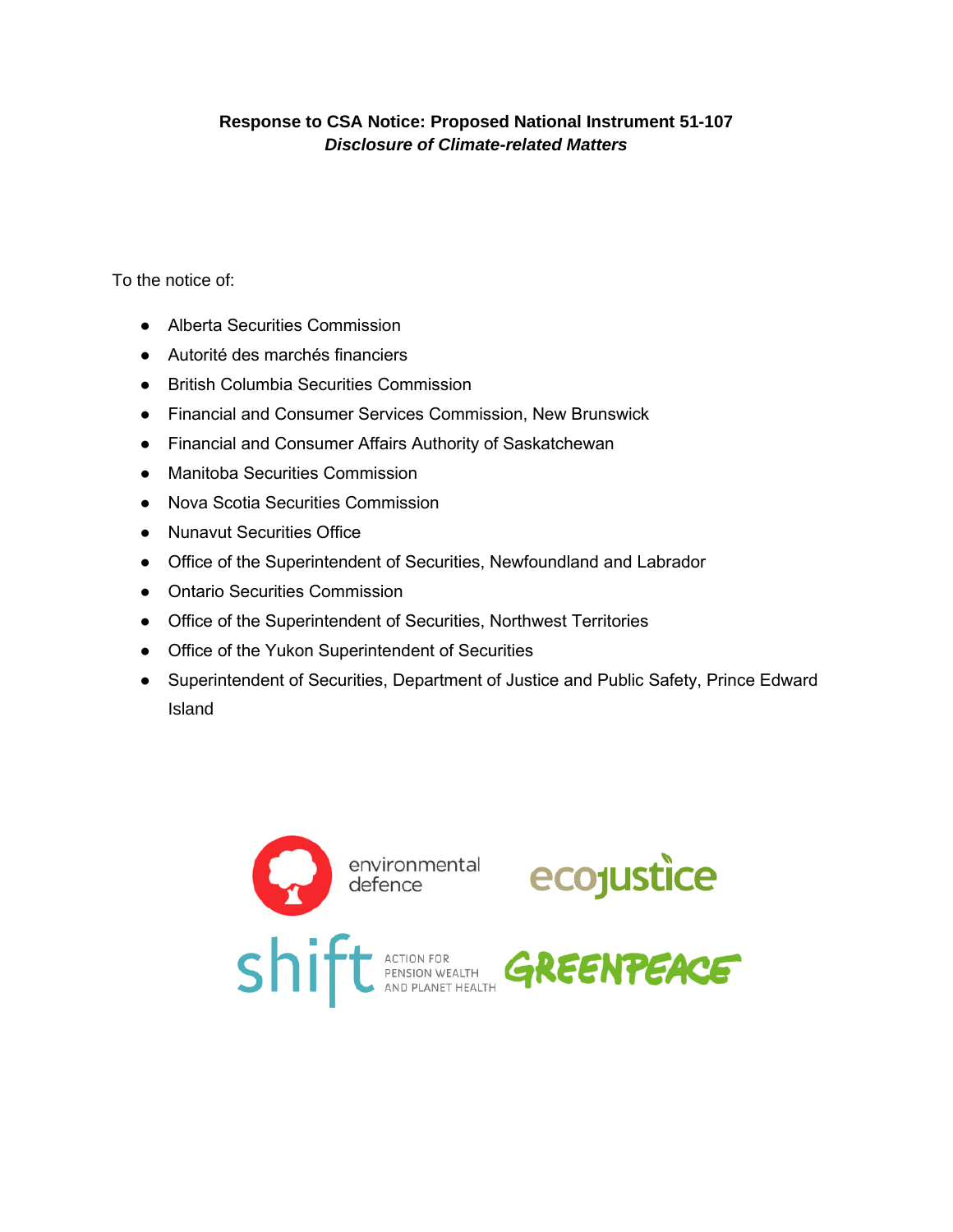Canadian capital markets require transparent, consistent, and comparable information on climate change to inform investment decisions. Canada must catch up to international best practices on mandatory climate-related disclosure.

While Proposed National Instrument 51-107 (the "National Instrument") builds on CSA Staff Notice 51-333, 51-354, and 51-358, there remain critical omissions in this Draft. We would like to emphasize four key points:

- 1. **Climate change is material to all issuers. The final National Instrument should therefore not offer a comply-or-explain approach** for either scenario analysis and/or emissions accounting. A comply-or-explain approach would discredit climate change and emissions reduction as universal issues. It would also reduce comparability between issuers.
- 2. **The final National Instrument should make scenario analysis mandatory and should require reporting on all of Scope 1, 2, and 3 greenhouse gas (GHG) emissions.** These are essential tenets for subsequent Task Force on Climate Related Financial Disclosure (TCFD) activities: Governance, Strategy, Risk Management, and Metrics and Targets. Excluding scenario analysis or scope 3 emissions would significantly impair investors' ability to understand Canadian issuers' climate-related risks and alignment with a climate-safe future. This would fail to meet international best practices.
- 3. **Issuers should report in their financial statements** on scenario analysis and Scope 1, 2 and 3 emissions. This would ensure transparency, year-over-year comparability, and third-party assurance on accuracy.
- 4. **The Instrument should mandate decarbonization targets aligned with the Paris Agreement,** Canada's Nationally Determined Contribution (NDC), 2030 and 2050 emissions reduction targets, and a just transition**.** Disclosure is important for risk management, yet at this point, is insufficient (Caldecott, 2020). Climate change is a systemic risk; the CSA's mission is not only to protect investors by mandating disclosure, but also to reduce systemic risks. Targets should consider Scope 1, 2, and 3 emissions.

We appreciate the CSA's transparency in this process and are glad to participate in this consultation.





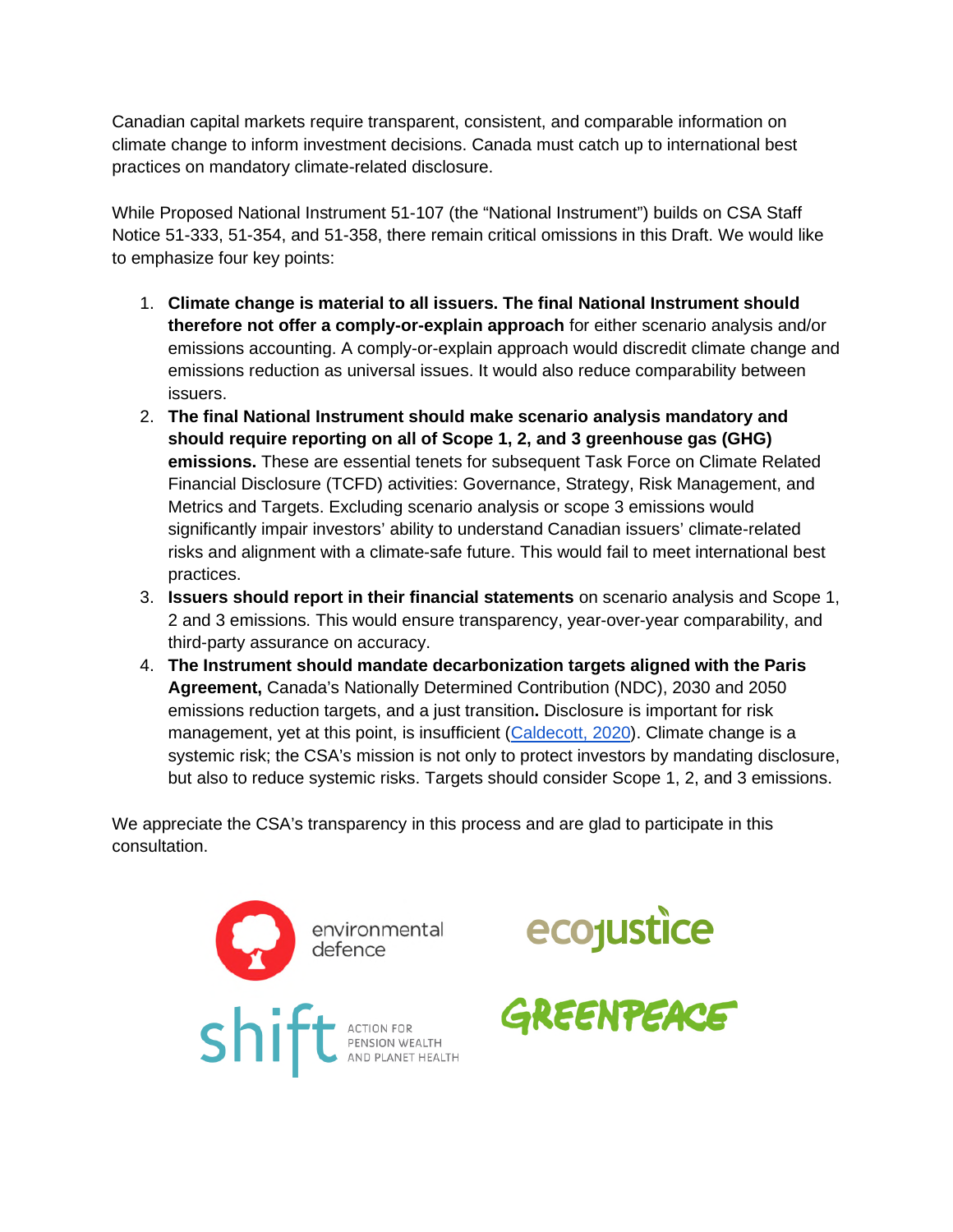### **Responses to questions**

### **Experience with TCFD recommendations**

*1. For reporting issuers that have provided climate-related disclosures voluntarily in accordance with the TCFD recommendations, what has been the experience generally in providing those disclosures?* 

Not applicable.

### **Disclosure of GHG Emissions and Scenario Analysis**

*2. For reporting issuers, do you currently disclose GHG emissions on a voluntary basis? If so, are the GHG emissions calculated in accordance with the GHG Protocol?* 

Not applicable.

*3. For reporting issuers, do you currently conduct climate scenario analysis (regardless of whether the analysis is disclosed)? If so, what are the benefits and challenges with preparing and/or disclosing the analysis?* 

Not applicable.

*4. Under the Proposed Instrument, scenario analysis would not be required. Is this approach appropriate? Should the National Instrument require this disclosure? Should issuers have the option to not provide this disclosure and explain why they have not done so?* 

The National Instrument should require issuers to perform and disclose scenario analysis. Scenario analysis is an essential building block for other pieces of the TCFD and is the most material and relevant information to stakeholders. Performing a scenario analysis generates the information needed for an issuer to devise Strategy, Metrics and Targets, and plan for Risk Management. Scenario analysis ensures an issuer integrates climate change across its business strategy and identifies gaps in current practices. It is an essential tool to support decision making. Furthermore, scenario analysis is important information for investors. Investors must understand an issuer's assumptions about the climate trajectory, their preparation for different scenarios, and the impacts on their business, to assess whether an investment should be included in their portfolio.

This piece of TCFD is essential to shift business focus to the long-term nature of climate change. Making it mandatory would signal that climate change is an important business factor for all issuers that they should systematically consider. To date, measurement of climate-related financial matters has centred on mapping near-term transition risk drivers (Basel, 2021). However, a credible business strategy must assess forward-looking factors under various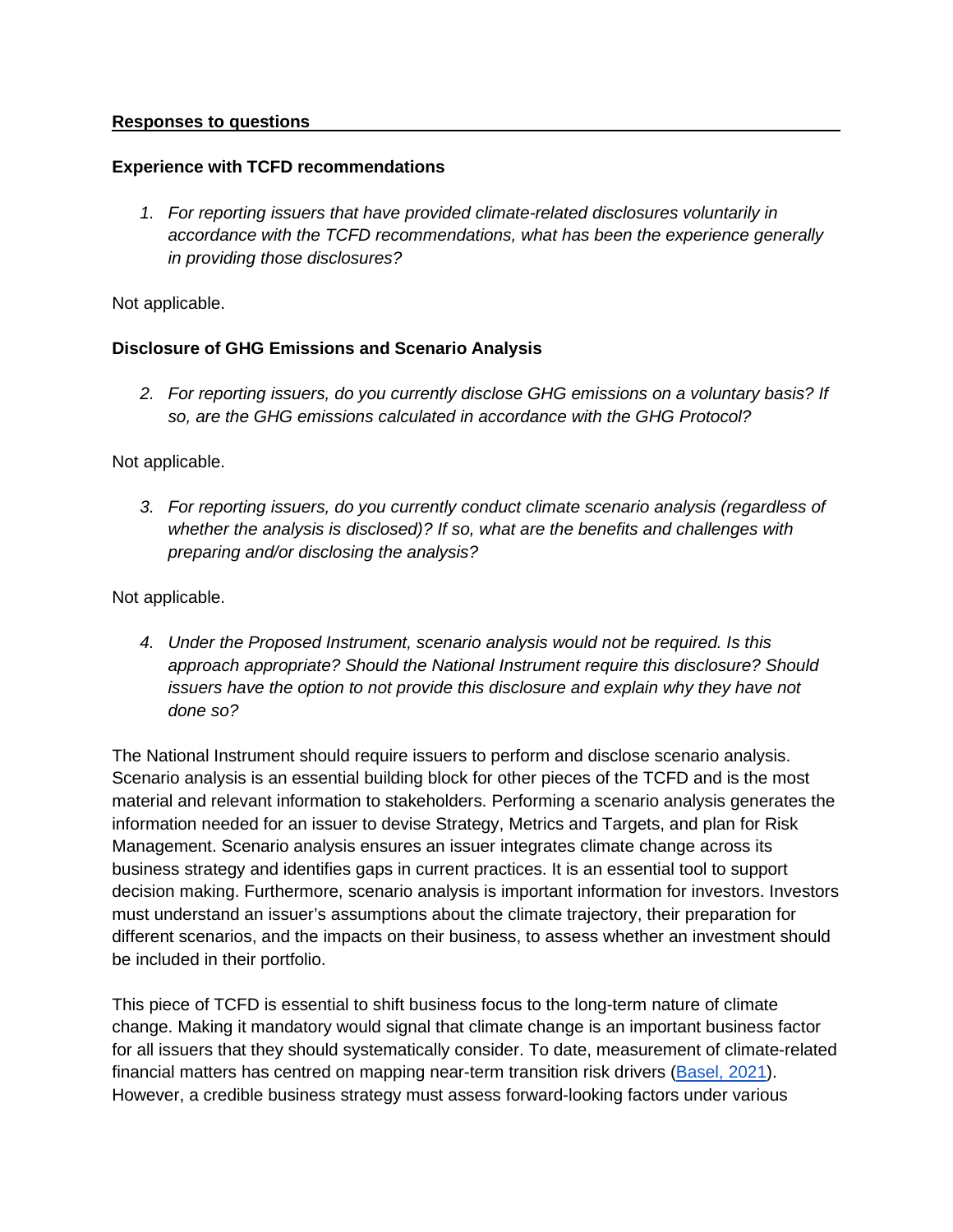probable future states. For example, in the Bank of Canada and the Office of the Superintendent of Financial Institutions (OSFI)'s pilot project, the participating financial institutions commented that scenario analysis "helped them identify data gaps, explore new methodologies and develop a deeper understanding and awareness of the impacts of the climate transition on their portfolios" (Bank of Canada, 2021). Without mandated scenario analysis, many issuers may continue neglecting long-term risks. Investors would not be properly informed about the resiliency of issuers' forward-looking strategy and financial plans. Excluding scenario analysis would defeat the purpose of climate-related financial disclosure.

Scenario analysis does not have to be burdensome or costly. Most issuers already plan business strategy by evaluating different scenarios. Climate-related scenario analysis simply recognizes climate as a key driver of business outcomes. It can and should be integrated into existing practices. Furthermore, traditional risk categories (e.g. credit risk, market risk, liquidity risk, operational risk) can be used to capture climate-related financial risks. There are already many open-source resources (such as through TCFD, UNEP FI, UNPRI, among others). However, to support smaller issuers with fewer resources, the CSA could offer a public brief of scenario frameworks and industry sensitivities. This could be done in collaboration with the Bank of Canada and OSFI, which already evaluated exposure under different scenarios through their joint pilot project on climate risk scenarios (Bank of Canada, 2020) and the Bank's work with the Network for Greening the Financial System. Regulators could help make scenario analysis further accessible by "develop[ing] and standardiz[ing] methodologies for climate risk assessment and [improving] the availability of climate-related data" (Bank of Canada, 2021).

Scenarios should consider physical, transition, and liability risk. This should include, at a minimum, an escalating carbon tax; exposure to extreme weather in supply chains, data centers, critical infrastructure, and services; and probable future liabilities related to physical and transition effects. (The National Instrument did not outline specific guidance for their disclosure, however, climate-related liability risks are material for investors' decisions to buy, sell or hold securities.) Issuers should use multiple scenarios including a 1.5-degree pathway for transition risk (preferably the IEA's Net Zero Emissions Scenario) and a 3-or-4-degree pathway for physical risk. Analyses should intentionally use adverse scenarios to better prepare issuers for worst case and sudden scenarios given the uncertainty of climate change and the compounding effect of climate-related risks (Bolton et al, 2020). Scenario analysis should help inform decarbonization targets for all issuers, with metrics and targets aligning with the IEA or IPCC scenarios for 1.5 degrees.

Issuers should not have the option to exclude scenario analysis and substitute it with an explanation. In other words, a comply-or-explain approach is not appropriate. Climate change is material for all issuers. Therefore, all issuers should be required to disclose scenario analysis. Furthermore, since the National Instrument allows the regulator to grant exemptions from the Instrument, it could provide exemptions from scenario analysis requirements in extreme cases. Pre-emptively exempting all issuers by excluding scenario analysis requirements from the Instrument would thus be excessive and unnecessary.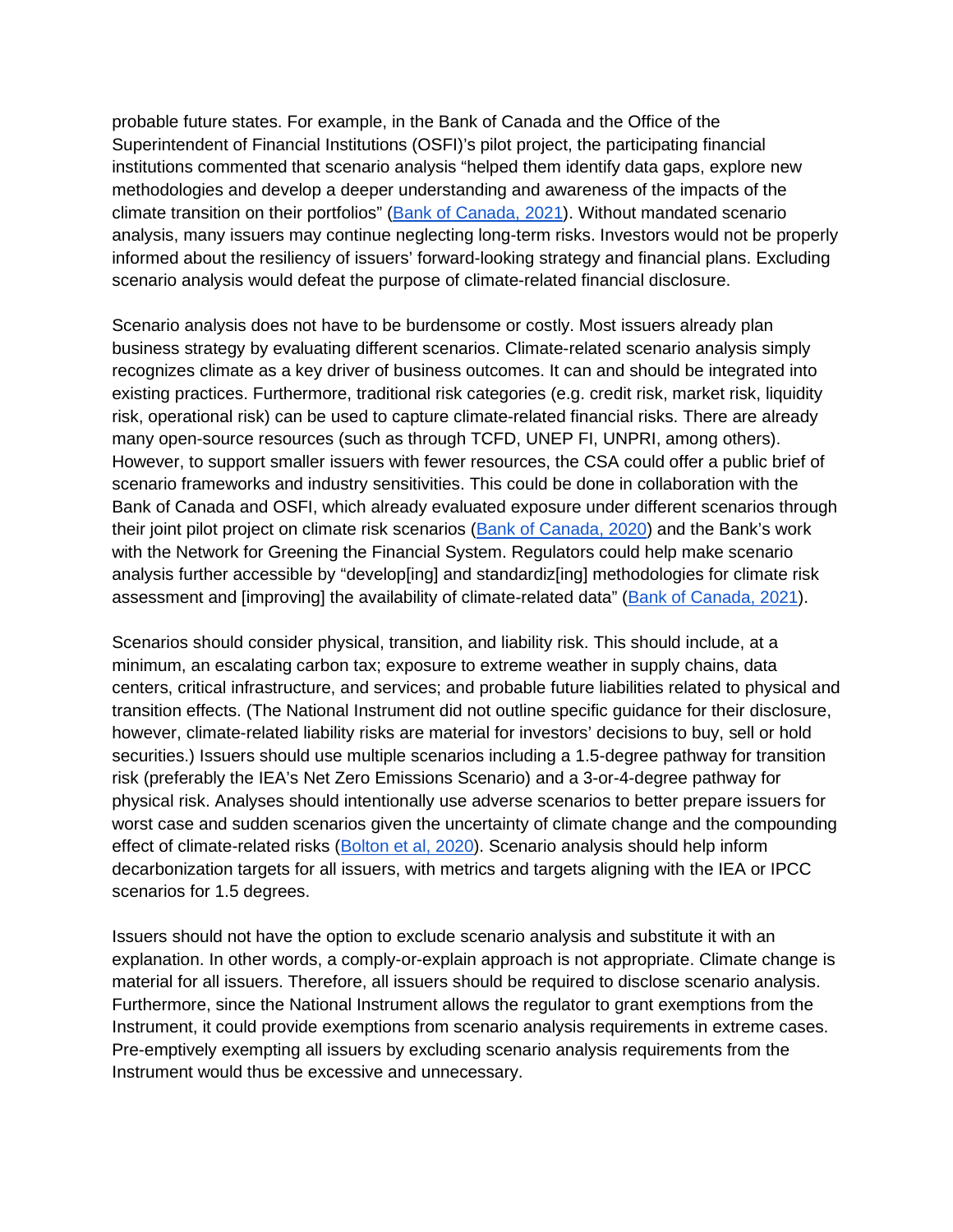- *5. The TCFD recommendations contemplate disclosure of GHG emissions, where such information is material.* 
	- *a. The Proposed Instrument contemplates issuers having the option to disclose GHG emissions or explain why they have not done so. Is this approach appropriate?*
	- *b. As an alternative, the CSA is consulting on requiring issuers to disclose Scope 1 GHG emissions. Is this approach appropriate? Should disclosure of Scope 1 GHG emissions only be required where such information is material?*
	- *c. Should disclosure of Scope 2 GHG emissions and Scope 3 GHG emissions be mandatory?*
	- *d. For those issuers who are already required to report GHG emissions under existing federal or provincial legislation, would the requirement in the Proposed Instrument to include GHG emissions in the issuer's AIF or annual MD&A (if an issuer elects to disclose these emissions) present a timing challenge given the respective filing deadlines? If so, what is the best way to address this timing challenge?*

The National Instrument should require reporting on all GHG emissions. Scope 1, 2, and 3 emissions are universally material. Emissions should be reported in annual financial statements for increased assurance, accuracy and comparability.

Scope 3 emissions are increasingly recognized internationally as a relevant part of a company's business. For example, in the May 2021 Hague District Court case against Royal Dutch Shell, the court ordered Shell "to ensure that the CO2 emissions attributable to the Shell group *(Scope 1 through to 3)* will have been reduced at end 2030, relative to 2019 levels, principally by 45% in absolute terms" (The Hague District Court, 2021, emphasis added).

Omitting Scope 2 and 3 emissions would be contrary to international initiatives, including the Science-Based Targets initiative, the TCFD, and the United Nations Principles of Responsible investment. The TCFD updated their recommendations for the first time in four years to encourage all companies to disclose Scope 3 emissions, under recommendation 4b and stated that Scope 3 disclosure is "an essential component of climate-related risk analysis in commercial and financial markets" (TCFD, 2021). Other jurisdictions are requiring issuers to disclose scopes 1 through to 3 GHG emissions. For example, the United Kingdom Financial Conduct Authority requires regulated firms to disclose Scope 3 emissions by 2024 (Financial Conduct Authority, 2021). Canadian issuers would be at a disadvantage for accessing international capital and business opportunities if they are not reporting all three scopes of emissions.

The CSA should mandate issuers to set decarbonization targets and report performance against these targets. This is part of CSA's role to reduce systemic risks – decarbonization would help reduce systemic climate-related risk, whereas there is no evidence that only disclosure would. Emission elimination targets should be science-based and align with the Paris Agreement, comprising Scope 1, 2, and 3 emissions. These targets should align with a company's fair share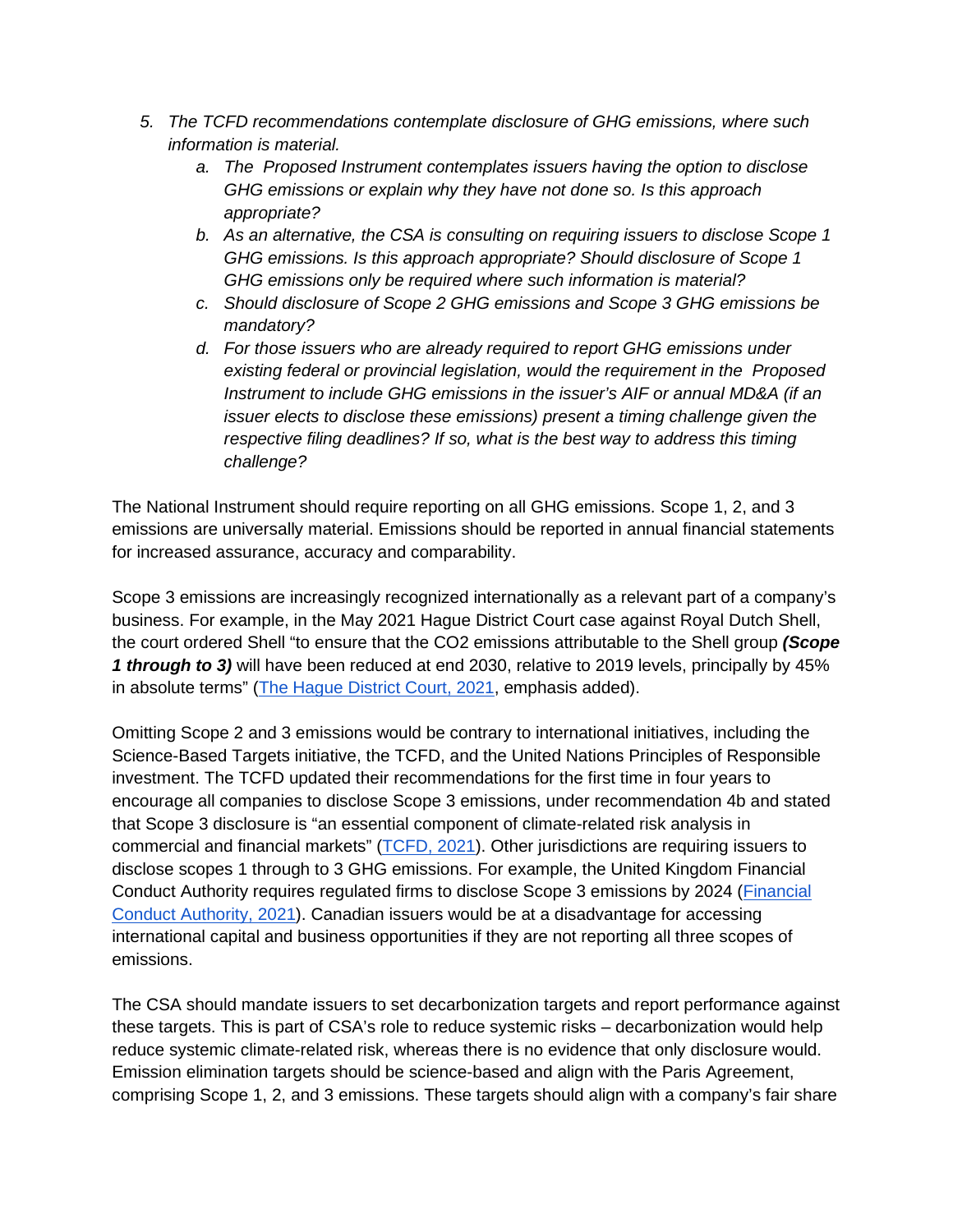based on historical emissions, and be at least as ambitious as Canada's emissions reduction target of 45% by 2030 based on 2005 levels. We outline this further in responses to Questions 9 and 18.

Emissions reporting should include all GHGs included in Canada's National GHG Inventory (carbon dioxide (CO2), methane (CH4), nitrous oxide (N2O), perfluorocarbons (PFCs), hydrofluorocarbons (HFCs), sulphur hexafluoride (SF6) and nitrogen trifluoride (NF3)).

- *6. The Proposed Instrument contemplates that issuers that provide GHG disclosures would be required to use a GHG emissions reporting standard in measuring their GHG emissions, being the GHG Protocol or a reporting standard comparable with the GHG Protocol (as described in the Draft Policy Statement). Further, where an issuer uses a reporting standard that is not the GHG Protocol, it would be required to disclose how the reporting standard used is comparable with the GHG Protocol.* 
	- *a. As issuers have the option of providing GHG disclosures, should a specific reporting standard, such as the GHG Protocol, be mandated when such disclosures are provided?*
	- *b. Is the GHG Protocol appropriate for all reporting issuers? Should issuers be given the flexibility to use alternative reporting standards that are comparable with the GHG Protocol?*
	- *c. Are there other reporting standards that address the disclosure needs of users or the different circumstances of issuers across multiple industries and should they be specifically identified as suitable methodologies?*

To ensure consistency, the National Instrument should require issuers to report how alternative emission calculations compare to the GHG Protocol. We are otherwise agnostic on a particular GHG reporting methodology. The most common approaches are the GHG Protocol or ISO 14064 / 14067.

*7. The Proposed Instrument does not require the GHG emissions to be audited. Should there be a requirement for some form of assurance on GHG emissions reporting?* 

Yes, the final National Instrument should mandate third-party assurance on GHG emissions reporting. GHG emissions should be reported in annual financial statements rather than in supplementary sustainability disclosures. This would directly subject the emissions reporting to third-party auditing while recognizing the material financial and business impact of GHG emissions. Many Canadian investors already demand audited GHG emissions reporting. Including this reporting in financial statements would support accurate and comparable disclosures.

*8. The Proposed Instrument permits an issuer to incorporate GHG disclosure by reference to another document. Is this appropriate? Should this be expanded to include other disclosure requirements of the Proposed Instrument?*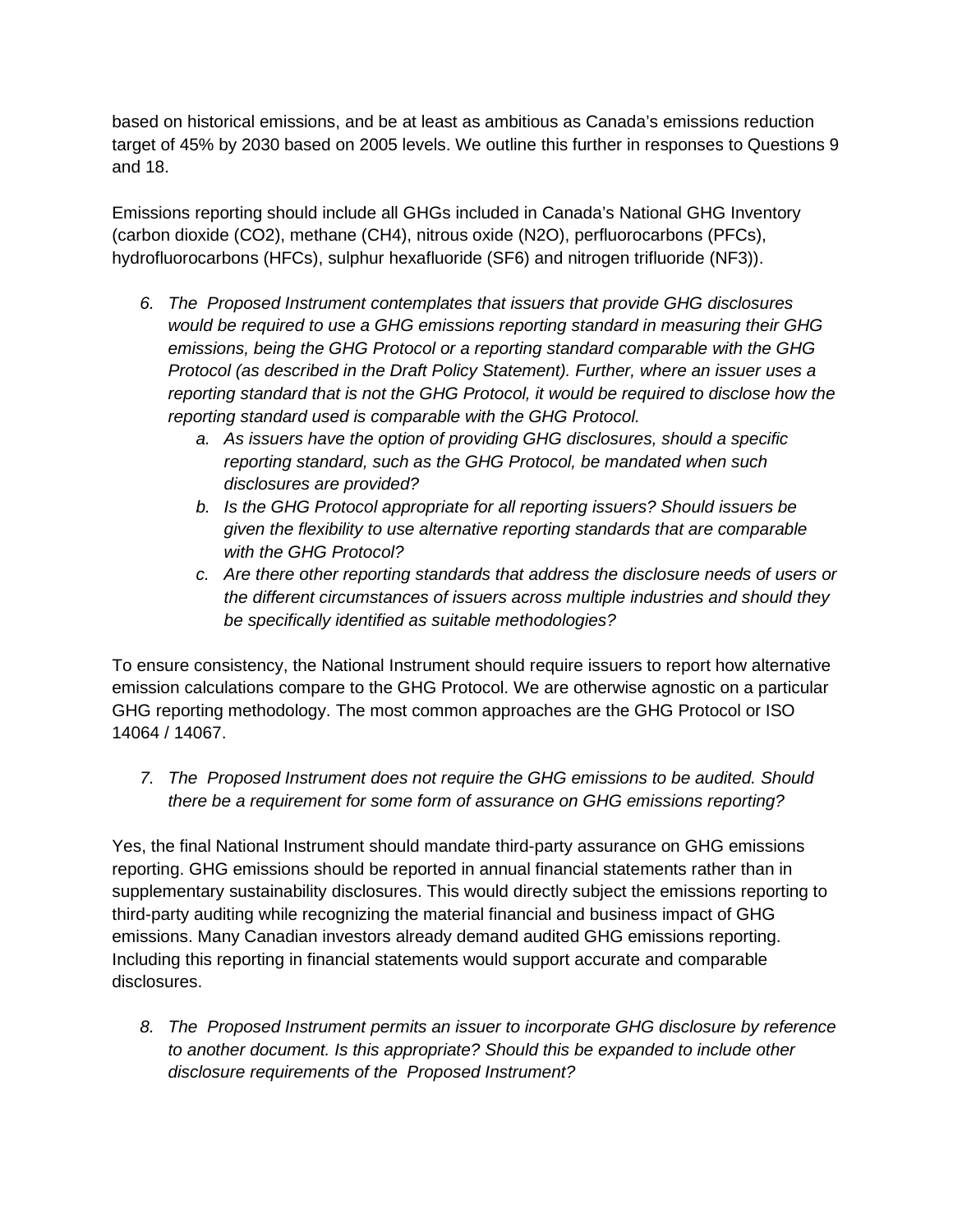No, issuers should not be allowed to incorporate GHG disclosure by reference to another document. Issuers should report GHG emissions reporting in annual audited financial statements. This would directly subject the emissions reporting to third-party auditing while recognizing the material financial and business impact of GHG emissions. The National Instrument should make it mandatory to report GHG emissions in financial statements for all issuers (i.e., without offering a comply-or-explain approach). This reinforces that climate change and GHG emissions are financially material for all issuers.

# **Usefulness and benefits of disclosures contemplated by the National Instrument**

*9. What climate-related information is most important for investors' investment and voting decisions? How is this information incorporated into these decisions? Is there additional information that investors require?* 

The National Instrument should require issuers to communicate decarbonization targets based on current GHG emissions and their performance against those targets. Investors need to understand an issuer's contribution to climate change. To properly evaluate transition risk, investors must understand how a company aligns with the Paris Agreement. An issuer's adoption of short-term, mid-term, and long-term decarbonization targets would convey a business strategy to an investor, especially when paired with scenario analysis. Metrics and Targets is an important section of TCFD.

These targets must include Scope 1, 2 and 3 emissions and leverage science-based analysis. Issuers should also highlight their vulnerabilities and contingency plans in achieving these targets under different scenarios.

*10. What are the anticipated benefits associated with providing the disclosures contemplated by the Proposed Instrument? How would the Proposed Instrument enhance the current level of climate- related disclosures provided by reporting issuers in Canada?* 

Providing TCFD disclosures that include scenario analysis and Scope 1, 2, and 3 emissions is essential for Canadian macroeconomic stability and Paris alignment. Audited emissions reporting and thoughtful scenario analysis would enable Canadian issuers to address transition risks while mitigating the physical damages of climate change. This would also inform investors about their full exposure to climate-related risks.

However, the National Instrument has critical omissions. The proposed National Instrument could hamper progress on climate finance in Canada by deviating from international best practices. The Draft risks reducing global competitiveness and access to capital for Canadian issuers.

# **Costs and challenges of disclosures contemplated by the National Instrument**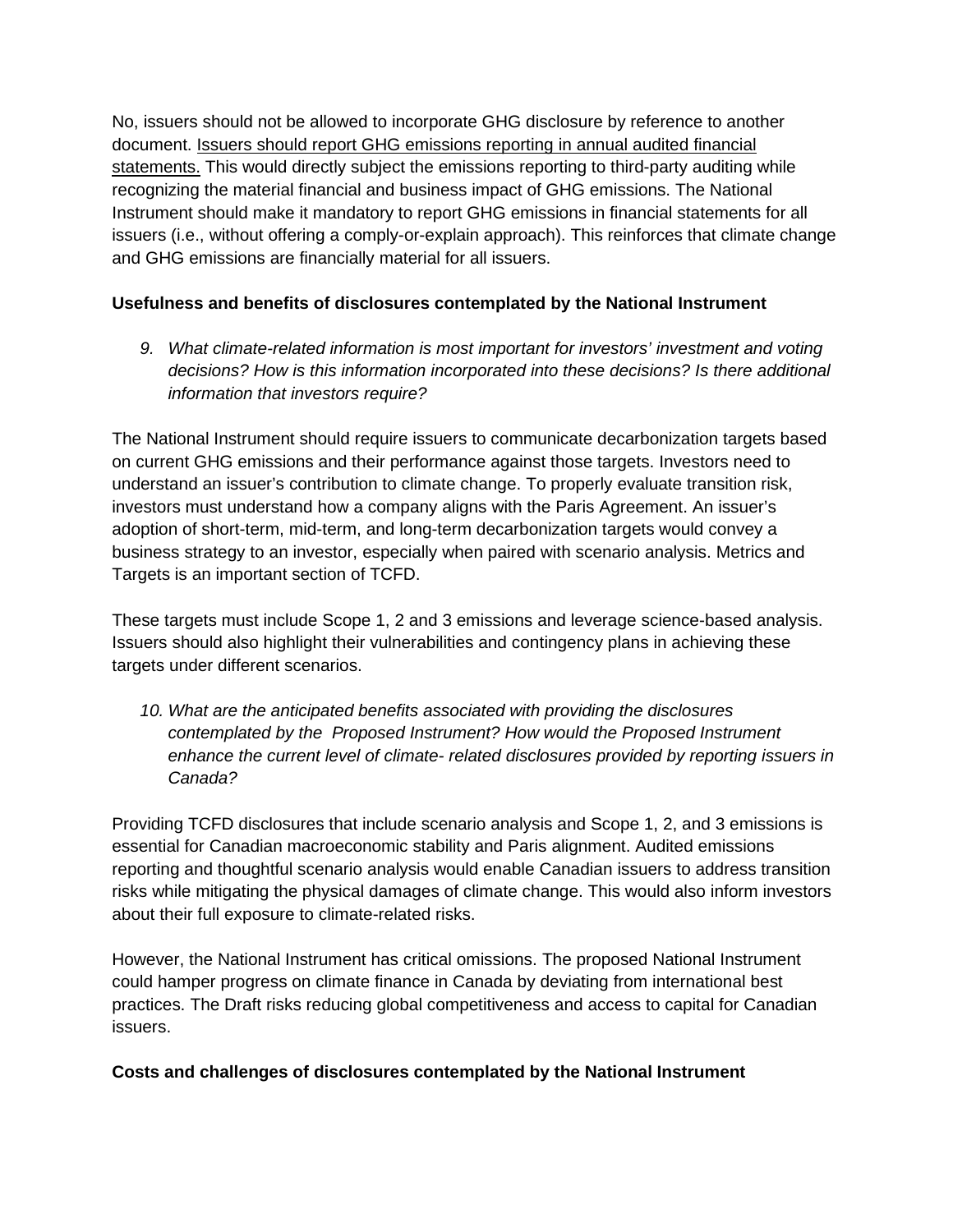*11. What are the anticipated costs and challenges associated with providing the disclosures contemplated by the National Instrument?* 

Not applicable.

*12. Do the costs and challenges vary among the four core TCFD recommendations related to governance, strategy, risk management, and metrics and targets? For example, are some of the disclosures more (or less) challenging to prepare?* 

Not applicable.

*13. The costs of obtaining and presenting new disclosures may be proportionally greater for venture issuers that may have scarce resources. Would more accommodations for venture issuers be needed? If so, what accommodations would address these concerns while still balancing the reasonable information needs of investors? Alternatively, should venture issuers be exempted from some or all of the requirements of the National Instrument?* 

The National Instrument should apply to venture issuers. They comprise a notable part of Canada's capital markets and contribute to Canada's economic and financial landscape. Venture issuers may argue they need a more streamlined requirement for reporting; however, there are many affordable specialists and consultants to support issuers with "scarce resources" to complete their scenario analysis and emissions reporting.

The CSA's recommended phased-in approach seems appropriate. However, we encourage a revision such that venture issuers must comply in their annual filings due in 2025 (not 2026). Rapid action is required given the urgency of the climate crisis. Any later timeline would disadvantage venture issuers and the associated investors in preparing against critical transition risks.

### **Guidance on disclosure requirements**

*14. We have provided guidance in the Draft Policy Statement on the disclosure required by the National Instrument. Are there any other tools, guidance or data sources that would be helpful in preparing these disclosures that the Draft Policy Statement should refer to?* 

Not applicable.

*15. Does the guidance set out in the Draft Policy Statement sufficiently explain the interaction of the risk disclosure requirement in the National Instrument with the existing risk disclosure requirements in National Instrument 51-102?* 

Not applicable.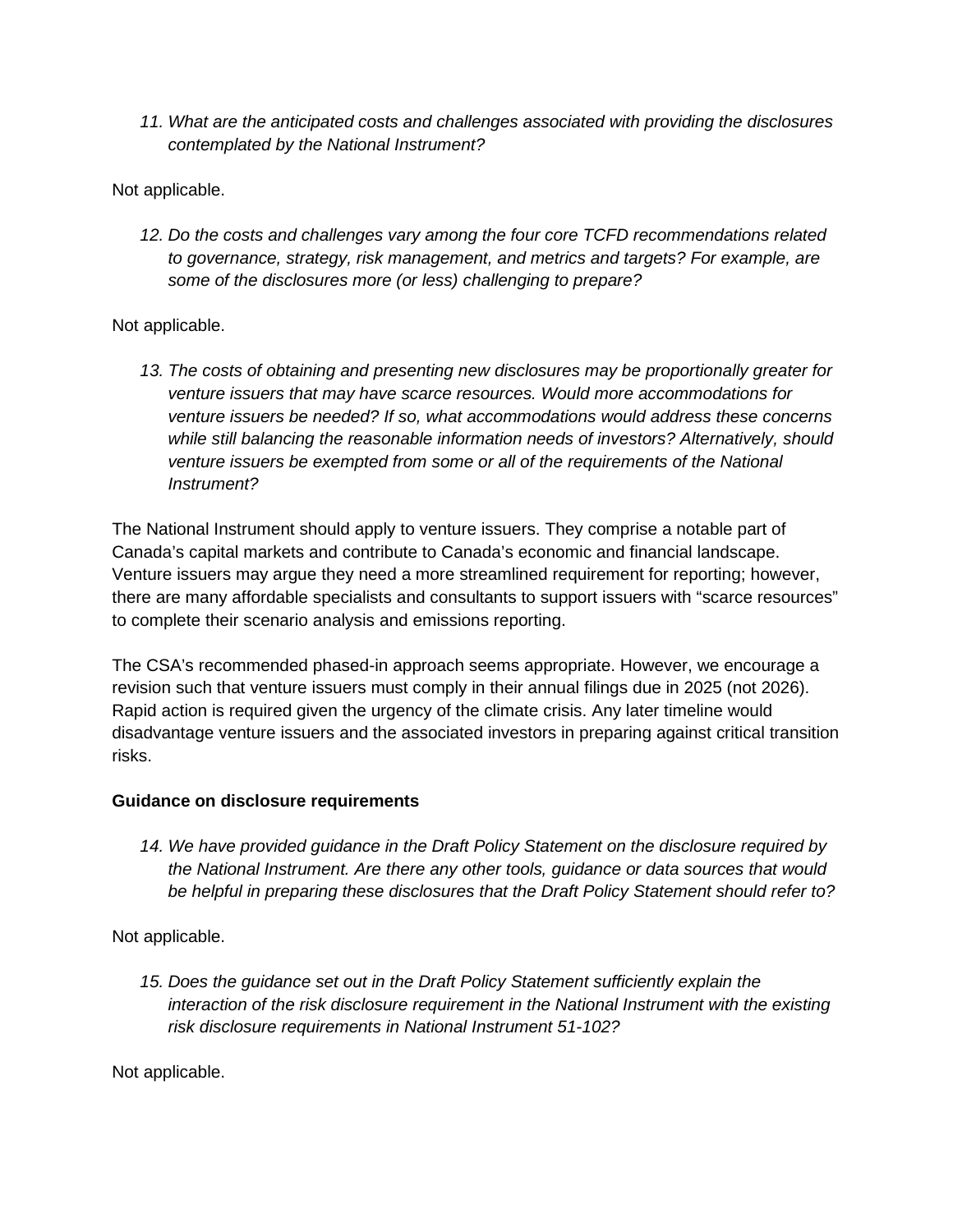### **Prospectus Disclosure**

*16. Form 41-101F1 Information Required in a Prospectus does not contain the climaterelated disclosure requirements contemplated by the National Instrument. Should an issuer be required to include the disclosure required by the National Instrument in a long form prospectus? If so, at what point during the phased-in implementation of the National Instrument should these disclosure requirements apply in the context of a long form prospectus?* 

Yes, issuers should be required to include the climate-related disclosures required by the National Instrument in their long form prospectus. As outlined above, physical, transition and liability risks are material for investors' decisions on whether to buy, sell or hold securities, and as such climate risk disclosures provide important information that should be included in the long form prospectus. The disclosure requirements for the long form prospectus should apply as soon as is practicable, so they should be phased in at the same time as the other disclosure requirements.

# **Phased-in implementation**

- *17. The National Instrument contemplates a phased-in transition of the disclosure requirements, with non-venture issuers subject to a one-year transition phase and venture issuers subject to a three-year transition phase. Assuming the National Instrument comes into force December 31, 2022 and the issuer has a December 31 year-end, these disclosures would be included in annual filings due in 2024 and 2026 for non-venture issuers and venture issuers, respectively.* 
	- *Would the transition provisions in the National Instrument provide reporting issuers with sufficient time to review the National Instrument and prepare and file the required disclosures?*
	- *Does the phased-in implementation based on non-venture or venture status address the concerns, if any, regarding the challenges and costs associated with providing the disclosures contemplated by the National Instrument, particularly for venture issuers? If not, how could these concerns be addressed?*

The CSA's recommended phase-in approach seems appropriate. However, we encourage a revision such that venture issuers must comply in their annual filings due in 2025 (not 2026). Rapid action is required given the urgency of the climate crisis. Any later timeline would disadvantage issuers in preparing for critical transition risks.

# **Future ESG considerations**

18. In its comment letter to the IFRS Foundation's consultation paper published in *September 2020, the CSA stated that developing a global set of sustainability reporting standards for climate- related information is an appropriate starting point, with broader*